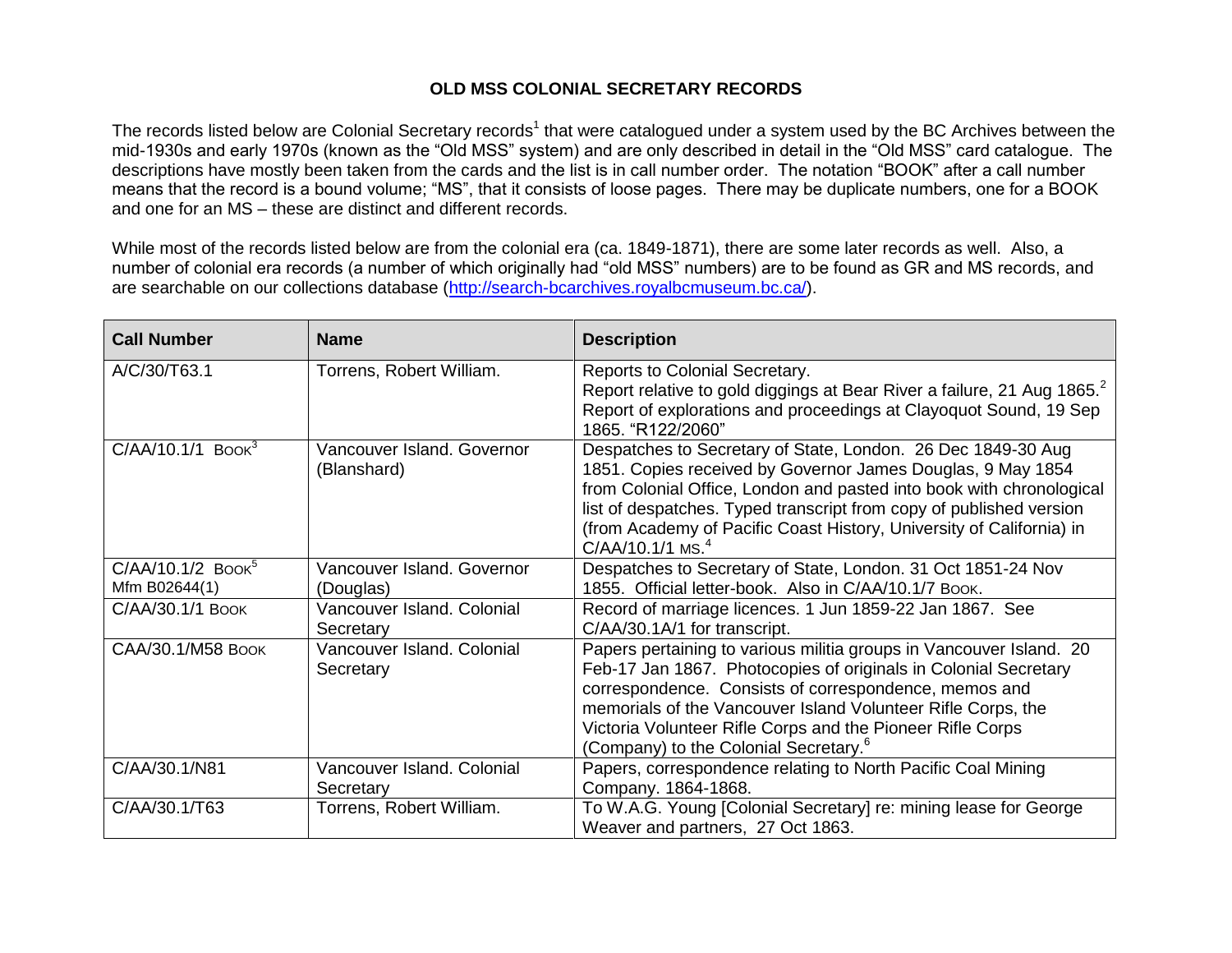| <b>Call Number</b> | <b>Name</b>                             | <b>Description</b>                                                                                                                                                                                                                                                                                                                                                                                                              |
|--------------------|-----------------------------------------|---------------------------------------------------------------------------------------------------------------------------------------------------------------------------------------------------------------------------------------------------------------------------------------------------------------------------------------------------------------------------------------------------------------------------------|
| C/AA/30.1J MS      | Vancouver Island. Colonial<br>Secretary | Report on reconveyance of Vancouver Island to the Crown by H.B.<br>Coy, 8 Oct 1866. "R167/359" Signed by W.A.G. Young, Colonial<br>Secretary; Thos. L. Wood, Acting Attorney General; B.W. Pearse,<br>Acting Surveyor General; E. Graham Alston, Registrar General of<br>Titles; and Real Estate.                                                                                                                               |
| C/AA/30.1J/1 BOOK  | Vancouver Island. Colonial<br>Secretary | Correspondence outward. 14 Sep 1859-21 Sep 1860. Official letter-<br>book copies. Index to 12 M ar 1860 at front. Cover title: "No. 3<br>Miscellaneous Vancouver's Island" Letters signed by James<br>Douglas, W. A. G. Young, J. Porter, A. T. Bushby, Charles Good, P.<br>H. Nind, J. Connell and Roderick Finlayson. See C/AA/10.4/1 and 2<br>Book for earlier letters; see C/AA/30.1J/1A Book for photocopy of<br>original. |
| C/AA/30.1J/2 BOOK  | Vancouver Island. Colonial<br>Secretary | Correspondence outward. 28 Sep 1860-13 Aug 1861. Official letter-<br>book copies. Index at front. Cover title: "No. 4 Miscellaneous V.I."<br>Letters signed by James Douglas and W.A.G. Young. Also Charles<br>Good, 17 Jul-10 Aug 1861 (23 letters) and John Work, 21 May-6 Jul<br>1861. See C/AA/301.J/2A Book (2 v.) for photocopy.                                                                                          |
| C/AA/30.1J/3 BOOK  | Vancouver Island. Colonial<br>Secretary | Correspondence outward. 15 Aug 1861-27 Mar 1863. Official letter-<br>book copies. Index at front. Cover title: "No. 5 Vancouver Island<br>Miscellaneous Letters". Letters signed by James Douglas and<br>W.A.G. Young. Also by E. J. Nesbitt, 31 Jan-16 Mar 1863. See<br>C/AA/30.1J/3 BOOK (2 v.) for photocopy.                                                                                                                |
| C/AA/30.1J/4 BOOK  | Vancouver Island. Colonial<br>Secretary | Correspondence outward. 24 Mar 1863-20 Sep 1864. Official letter-<br>book copies. Loose index pages (1-30). Cover title: "No. 6<br>Vancouver Island Miscellaneous Letters". Letters signed by James<br>Douglas, A.E. Kennedy; also by W. A. G. Young, 24 Mar 1863-11<br>May 1864; E. J. Nesbitt, 4 Apr 1863-20 May 1864; and Henry<br>Wakeford, 20 May-20 Sep 1864.                                                             |
| C/AA/30.1J/5 BOOK  | Vancouver Island. Colonial<br>Secretary | Correspondence outward. 20 Sep 1864-11 Sep 1865. Official letter-<br>book copies. Index at front. A few letters signed by A.E. Kennedy,<br>others by Henry Wakeford and W. A. G. Young.                                                                                                                                                                                                                                         |
| C/AA/30.1J/6 BOOK  | Vancouver Island. Colonial<br>Secretary | Correspondence outward. 11 Sep 1865-29 Nov 1866. Official letter-<br>book copies. Index at on loose pages at front. Letters signed by A.E.<br>Kennedy, W. A. G. Young and E. J. Nesbitt.                                                                                                                                                                                                                                        |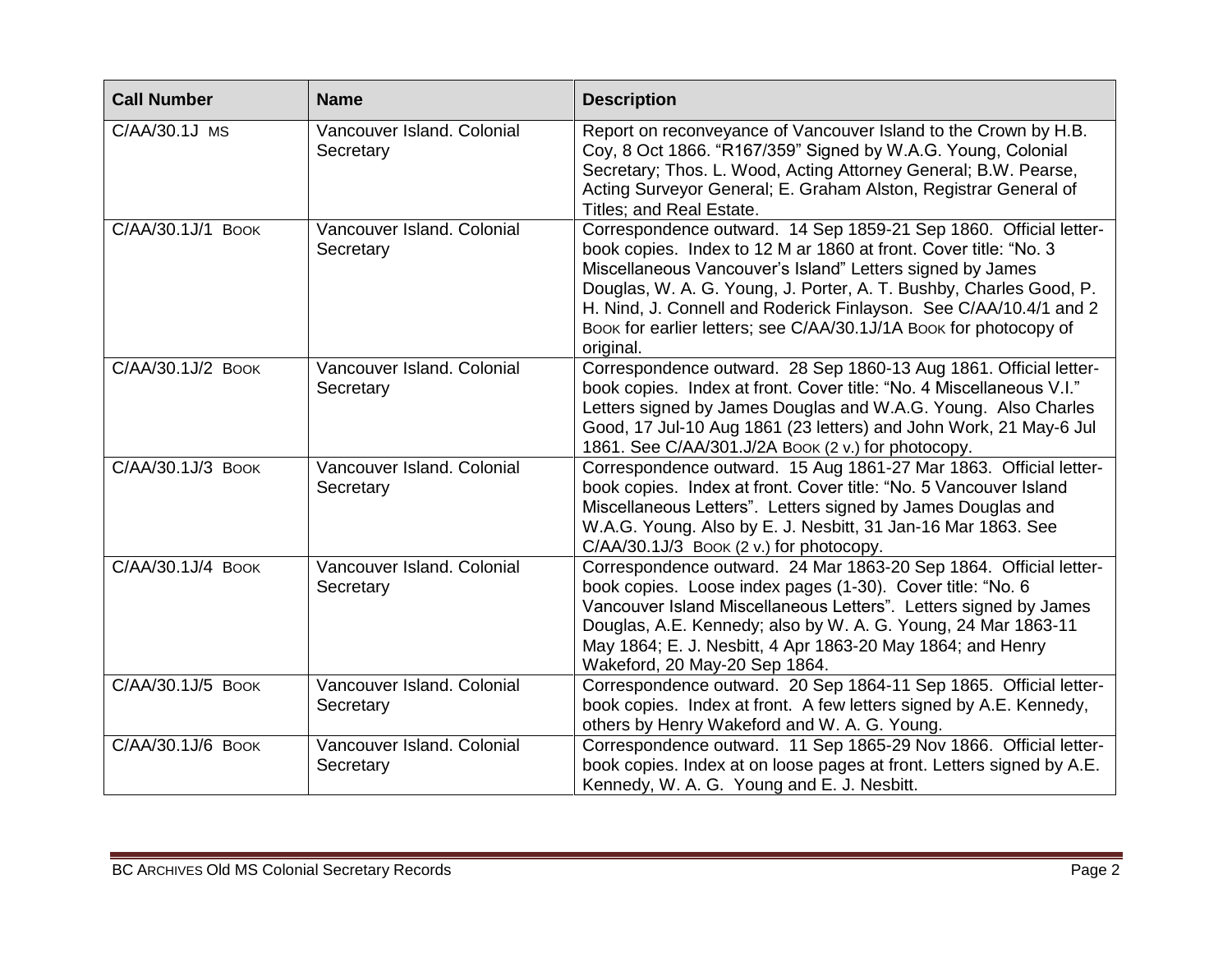| <b>Call Number</b>                            | <b>Name</b>                                    | <b>Description</b>                                                                                                                                                                                            |
|-----------------------------------------------|------------------------------------------------|---------------------------------------------------------------------------------------------------------------------------------------------------------------------------------------------------------------|
| C/AA/30.1J/7 BOOK                             | Vancouver Island. Colonial<br>Secretary        | Correspondence with The Municipal Council of Victoria. 9 Sep 1862-<br>25 Apr 1864. Official letter-book copies. Index on loose pages at<br>front. Signed by W. A. G. Young.                                   |
| $\overline{C/AA/30.1J/8A}$ BOOK<br>MISPLACED? | Vancouver Island, Colonial<br>Secretary        | Correspondence outward. 4 Jan 1867-24 Dec 1870. Official letter-<br>book copies.                                                                                                                              |
| C/AA/30.1J/9 BOOK<br>B04716                   | Vancouver Island. Colonial<br>Secretary        | Correspondence outward to Treasury. 9 Mar 1859-7 May 1864.<br>Cover title: "Vancouver Island Treasury". Letters signed by W. A. G.<br>Young.                                                                  |
| C/AA/30.1JI/1 BOOK<br>MISPLACED?              | Vancouver Island. Colonial<br>Secretary        | Index to correspondence outwards. Sep 1864-Nov 1866.                                                                                                                                                          |
| C/AA/30.1K/So6                                | Vancouver Island. Colonial<br>Secretary        | Sooke Copper Mining Company papers. 1863-1866. Includes<br>photostat and transcript of report.                                                                                                                |
| C/AA/30.1KI/1 BOOK                            | Vancouver Island. Colonial<br>Secretary        | Index to correspondence inwards. 1857-1864. On spine: "Vancouver<br>Island In Letters 1859-1864". Letters can be found in GR-1372 or<br>catalogued separately elsewhere (e.g. C/AA/30.71/C42.1). <sup>7</sup> |
| C/AA/30.1K1/2 BOOK                            | Vancouver Island. Colonial<br>Secretary        | Index to correspondence inwards. 1864-1866. On spine: "Vancouver<br>Island Register of Letters".                                                                                                              |
| C/AB/30.1/1                                   | British Columbia. Colonial<br>Secretary        | Agreement for direct steam navigation with San Francisco, 4 Aug<br>1866. <sup>8</sup>                                                                                                                         |
| C/AB/30.1J MS                                 | British Columbia. Colonial<br>Secretary        | William A.G. Young to [J.D] Pemberton, 28 Nov 1868. Marked<br>"Confidential". 9                                                                                                                               |
| C/AB/30.1J/1 BOOK<br>B02651                   | British Columbia, Colonial<br>Secretary        | Correspondence outward to Chief Commissioner of Lands and<br>Works. Jan 1859-Sep 1860. "Colonel Moody's letter Book". Index<br>at front of volume.                                                            |
| C/AB/30.1J/2 BOOK<br>B02651                   | <b>British Columbia, Colonial</b><br>Secretary | Correspondence outward. May 1859-Jul 1860. Letter-book. "British<br>Columbia Miscellaneous from July 1859 to 1869". Index at back of<br>volume.                                                               |
| C/AB/30.1J/3 BOOK<br>B02651                   | <b>British Columbia, Colonial</b><br>Secretary | Correspondence outward. 25 Jul 1860-18 Sep 1861. Letter-book.<br>"Miscellaneous Letters British Columbia No. 3."                                                                                              |
| C/AB/30.1J/4 BOOK<br>B02651                   | British Columbia, Colonial<br>Secretary        | Correspondence outward. 18 Sep 1861-19 Nov 1862. Letter-book.<br>Index at front of volume. "No. 4 Miscellaneous British Columbia."                                                                            |
| C/AB/30.1J/5 BOOK<br>B02652                   | <b>British Columbia, Colonial</b><br>Secretary | Correspondence outward. 19 Nov 1862-20 Nov 1863. Letter-book.<br>"No. 5 British Columbia Miscellaneous Letters." Index at front of<br>volume.                                                                 |
| C/AB/30.1J/6 BOOK<br>B02652                   | <b>British Columbia, Colonial</b><br>Secretary | Correspondence outward. 22 Nov 1863-7 Sep 1864. Letter-book.<br>"No. 6 Miscellaneous British Columbia." Index at front of volume.                                                                             |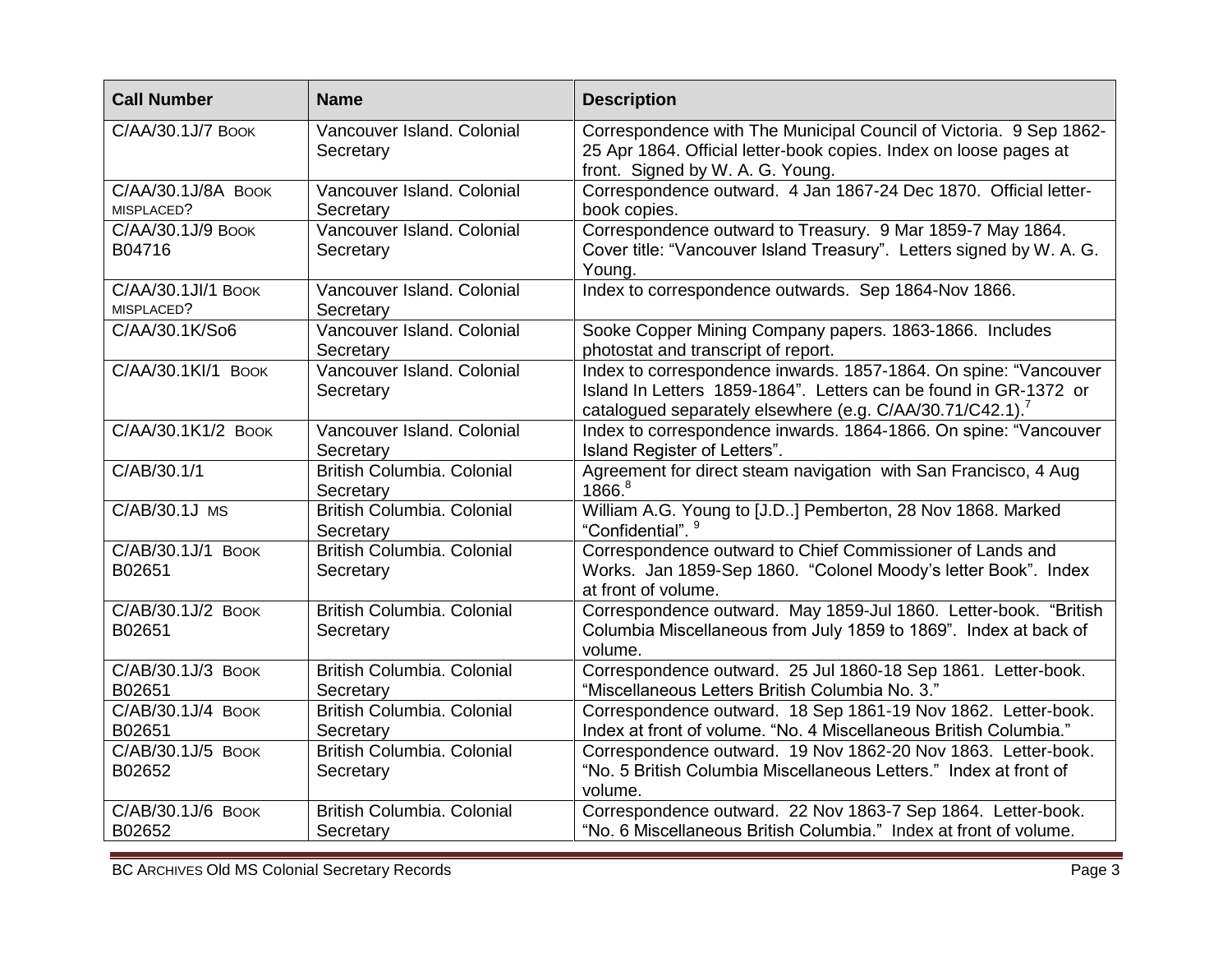| <b>Call Number</b>                    | <b>Name</b>                                    | <b>Description</b>                                                                                                                                                                                                                                                                                                                                                                  |
|---------------------------------------|------------------------------------------------|-------------------------------------------------------------------------------------------------------------------------------------------------------------------------------------------------------------------------------------------------------------------------------------------------------------------------------------------------------------------------------------|
| C/AB/30.1J/7 BOOK                     | British Columbia. Colonial<br>Secretary        | Correspondence outward. 7 Sep 1864-16 Dec 1866. Letter-book.<br>"No. 7 Official Letter Book." Index at front of volume.                                                                                                                                                                                                                                                             |
| C/AB/30.1J/8 BOOK                     | <b>British Columbia. Colonial</b><br>Secretary | Correspondence outward. 7 Sep 1864-29 Dec 1866. Letter-book.<br>"Miscellaneous Letter Book."                                                                                                                                                                                                                                                                                        |
| С/АВ/30.1J/8А Воок                    | British Columbia. Colonial<br>Secretary        | Correspondence outward. 4 Jan 1867-30 Dec 1870. 2 vol.<br>Vol. 1: Official letter Book, 4 Jan 1867-30 Dec 1870. <sup>10</sup> Index.<br>Vol. 2: Miscellaneous Letter Book. Index. Signed by A.N. Birch,<br>Charles Good, W.A.G. Young, P.J. Hankin.                                                                                                                                 |
| C/AB/30.1J/9 BOOK<br>B04718           | <b>British Columbia. Colonial</b><br>Secretary | Correspondence outward to Lands and Works Dept. Sep 1860-Sep<br>1863. Letter-book.                                                                                                                                                                                                                                                                                                  |
| C/AB/30.1J/10 BOOK<br>B04718          | <b>British Columbia. Colonial</b><br>Secretary | Correspondence outward to Lands and Works Dept. 17 Sep 1863-<br>May 1872. Letter-book. Index. "British Columbia The Chief<br>Commissioner of Lands and Works."                                                                                                                                                                                                                      |
| С/АВ/30.1J/11 Воок<br>B04718          | <b>British Columbia. Colonial</b><br>Secretary | Correspondence outward. 4 Jan 1871-26 Dec 1872. Letter-book.<br>"BC Miscellaneous Letters." Index at front of volume. From 26 Apr<br>1872 onward, letters are signed by the Provincial Secretary. <sup>11</sup>                                                                                                                                                                     |
| С/АВ/30.1J/11А Воок<br>B04718         | <b>British Columbia. Colonial</b><br>Secretary | Correspondence outward. 3 Jan 1872-30 Dec 1873. Letter-book.<br>"British Columbia Official." From 3 Jan-15 Jul 1871, letters signed by<br>P.J. Hankin; from 2 Aug 1871-10 Apr 1872, by P.J. Hankin, Charles<br>Good and A. R. Robertson. From 17 Apr-20 Dec 1872, letters<br>signed by A.R. Robertson as Provincial Secretary. <sup>12</sup>                                        |
| C/AB/30.1J/12 BOOK<br>B04718          | <b>British Columbia, Colonial</b><br>Secretary | Correspondence outward to Treasury. Jan 1859-May 1861. Letter-<br>book. Cover title: "Treasurer British Columbia". Spine title: "Letters<br>sent to Treasury by W.A.G. Young".                                                                                                                                                                                                      |
| C/AB/30.1J/13 BOOK<br>B04718 & B04719 | British Columbia. Colonial<br>Secretary        | Correspondence outward to Treasury. May 1861-Nov 1864. Letter-<br>book. Index at front of volume. Cover title: "Treasurer British<br>Columbia". Letters signed by W.A.G. Young, A.N. Birch, C. Good.<br>Typed transcript on loose pages of letters to Capt. Gossett, R.E.,<br>Treasurer, Apr-Dec 1860 and Apr 1861, with note re Chartres Brew<br>as Acting Treasurer to June 1864. |
| C/AB/30.1J/14 BOOK<br>B04719          | <b>British Columbia. Colonial</b><br>Secretary | Correspondence outward to Treasury. 28 Nov 1864-Apr 1872.<br>Letter-book. Index at front of volume. Cover title: "The Treasurer".<br>From 28 Nov 1864-Jul 1871, letters signed by A.N. Birch, C. Good,<br>H.M. Ball, P.J. Hankin; from Jul 1871-[10] Apr 1872, by C. Good and<br>A.R. Robertson.                                                                                    |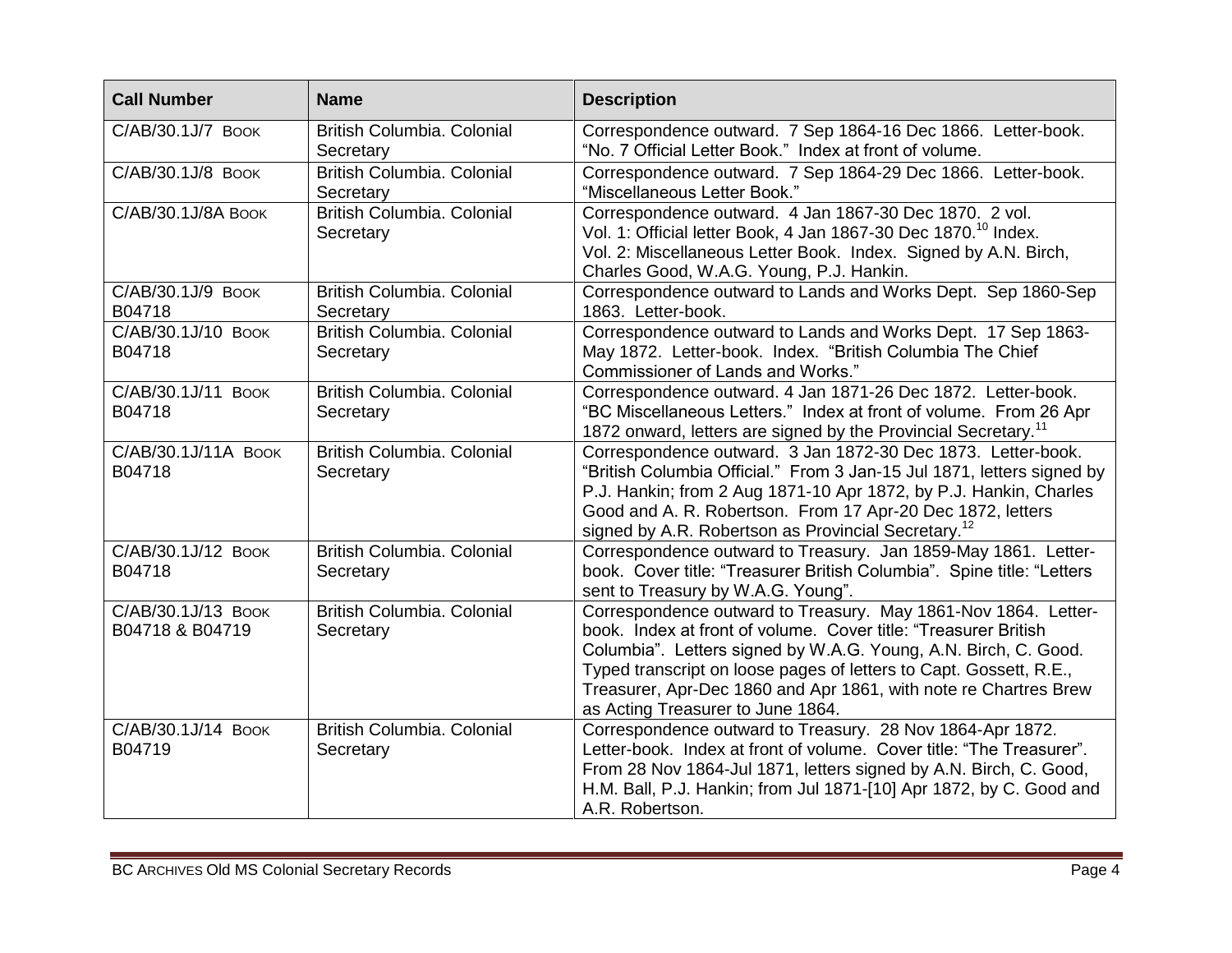| <b>Call Number</b>           | <b>Name</b>                             | <b>Description</b>                                                                                                                                                                                                                                                     |
|------------------------------|-----------------------------------------|------------------------------------------------------------------------------------------------------------------------------------------------------------------------------------------------------------------------------------------------------------------------|
| С/АВ/30.1J/15 Воок<br>B04719 | British Columbia. Colonial<br>Secretary | Correspondence outward to Assay Office. 24 Jul 1860-Sep 1861.<br>Letter-book. Index, p. 122. Cover title: "Assay Office Letters ~<br>Treasurers Book". Letters signed by C. Good and W.A.G. Young.<br>Letters at front and back of volume.                             |
| C/AB/30.1J/16 BOOK<br>B04719 | British Columbia. Colonial<br>Secretary | Correspondence outward to Collector of Customs, B.C. Apr 1859-<br>Nov 1870. Letter-book. Index at front of volume. Letters signed by<br>W.A.G. young, C. Good, P.J. Hankin, A.N. Birch, H.M. Ball.                                                                     |
| С/АВ/30.1J/17 Воок<br>B04719 | British Columbia. Colonial<br>Secretary | Correspondence outward on Vancouver Island affairs. 19 Nov 1866-<br>19 Jan 1867. Letter-book. Cover title: "Vancouver Island Letter<br>Book".                                                                                                                          |
| С/АВ/30.1 JI/1 Воок          | British Columbia. Colonial<br>Secretary | Index to correspondence outward to Chief Commissioner of Lands<br>and Works. 28 Dec 1858-29 Dec 1860. "Index to Itrs rec'd from H.E.<br>the Gov <sup>r</sup> ."                                                                                                        |
| C/AB/30.1JI/2 BOOK           | British Columbia. Colonial<br>Secretary | Index to correspondence outward. 1858-1863. "British Columbia<br>Miscellaneous Letters From Governor Douglas  Index."                                                                                                                                                  |
| C/AB/30.1JI/2A BOOK          | British Columbia. Colonial<br>Secretary | Index to correspondence outward. Jan 1859-Dec 1870.                                                                                                                                                                                                                    |
| С/АВ/30.1КІ/1 ВООК           | British Columbia. Colonial<br>Secretary | Index to miscellaneous correspondence inward. 1858-1863. On<br>spine: "General index. In letters. 1859-1864" Some of the early<br>letters are addressed to the Governor [James Douglas]. Cover title:<br>"British Columbia Miscellaneous Letters to Governor Douglas". |
| С/АВ/30.1Кl/2 Воок           | British Columbia. Colonial<br>Secretary | Index to correspondence inwards from officials. Arp 1864-Dec 1865.<br>On spine: "British Columbia Register of In Letters".                                                                                                                                             |
| С/АВ/30.1КІ/3 Воок           | British Columbia. Colonial<br>Secretary | Index to correspondence inwards from private persons. Apr 1864-<br>Dec 1865.                                                                                                                                                                                           |
| C/AB/30.1KI/4 BOOK           | British Columbia, Colonial<br>Secretary | Index to correspondence inwards from officials and private<br>persons. <sup>13</sup> Jan 1866-Dec 1869. On spine: "British Columbia<br>Register of In Letters"                                                                                                         |
| C/AB/30.1K/Y                 | British Columbia, Colonial<br>Secretary | Yale correspondence connected with Hudson [sic] Bay Co. 1859-<br>1862. Includes sketch maps of Yale townsite and HBC claim.                                                                                                                                            |
| C/B/30.1/H75                 | British Columbia. Colonial<br>Secretary | Correspondence re payment owed to Robert Homfray for survey<br>and planning work on Leech River ditch (to supply water to miners),<br>1867-1869.14                                                                                                                     |
| G/V/27/V27                   | Vancouver Island. Colonial<br>Secretary | Correspondence with John Buttle re: exploring expedition. 1865.<br>See G/V27/V27A for transcripts.                                                                                                                                                                     |